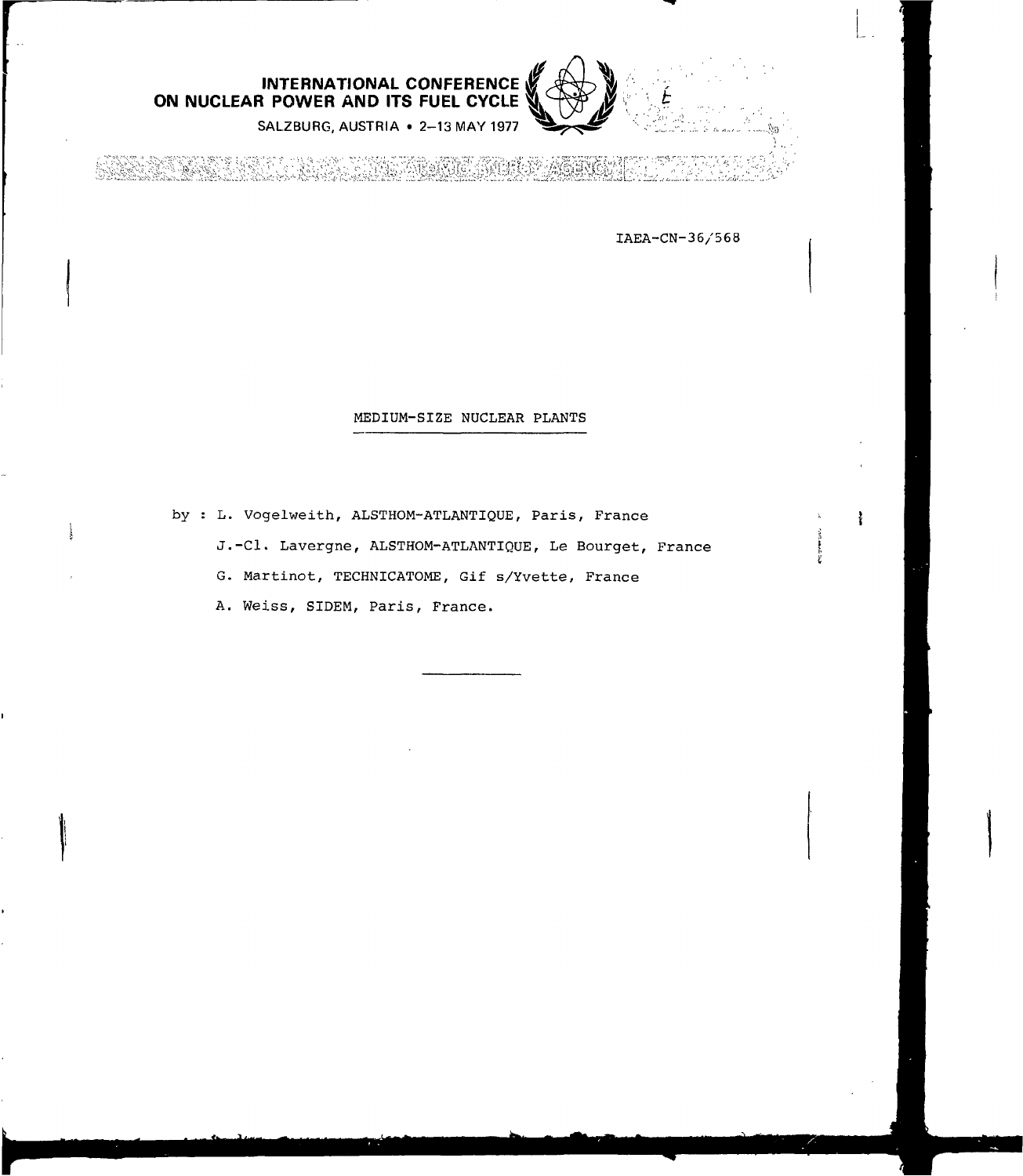By helping to save huge quantities of fossil fuel resources which can be devoted to other vital uses, nuclear energy is bound to play a part of prime importance in world industrial development. Up to now, its use has generally been limited to electrical power production in high consumption countries : the costs of large nuclear power plants, operated as base load plants, make them appear very attractive compared to alternatives. However, this pattern of nuclear energy use is indeed not the only one available, and small power reactors of the CAS PWR type can serve smaller communities in competitive economic conditions.

Power plants equipped with CAS Nuclear Steam Supply Systems built under CEA-TECHNICATOME licence are offered by ALSTHOM-ATLANTIQUE for sea and land applications.

Two NSSSs are presently marketed, under the names CAS 2 G and CAS 3 G for the number of their steam generators. They are respectively capable of 250 and 420 MW(th). Typically, a nuclear power plant equipped with a CAS 3 G produces 125 MW(e) net.

## 1. APPLICATIONS

ł

The adaptable characteristics of CAS NSSSs allow to use them for a variety of sea and land applications, such as ship propulsion, electrical power generation, heat generation or combined power and heat generation.

|                                                                                                  | CAS 2 G           | CAS 3 G                |
|--------------------------------------------------------------------------------------------------|-------------------|------------------------|
| SHIP PROPULSION<br>Net power<br>Design load factor                                               | 90000 SHP<br>0.85 |                        |
| ELECTRICAL POWER GENERATION<br>Net production<br>Design load factor                              |                   | $125$ MW $(e)$<br>0.80 |
| HEAT GENERATION                                                                                  |                   |                        |
| . District central heating<br>Net production<br>$(19.5 \text{ bars}, 225^{\circ} \text{ steam})$ |                   | 680 t/h                |
| Design load factor                                                                               |                   | 0.72                   |
| . Process steam supply<br>Net production<br>(30.5 bars, 245° steam)                              |                   | 540 t/h                |
| Design load factor                                                                               |                   | 0.85                   |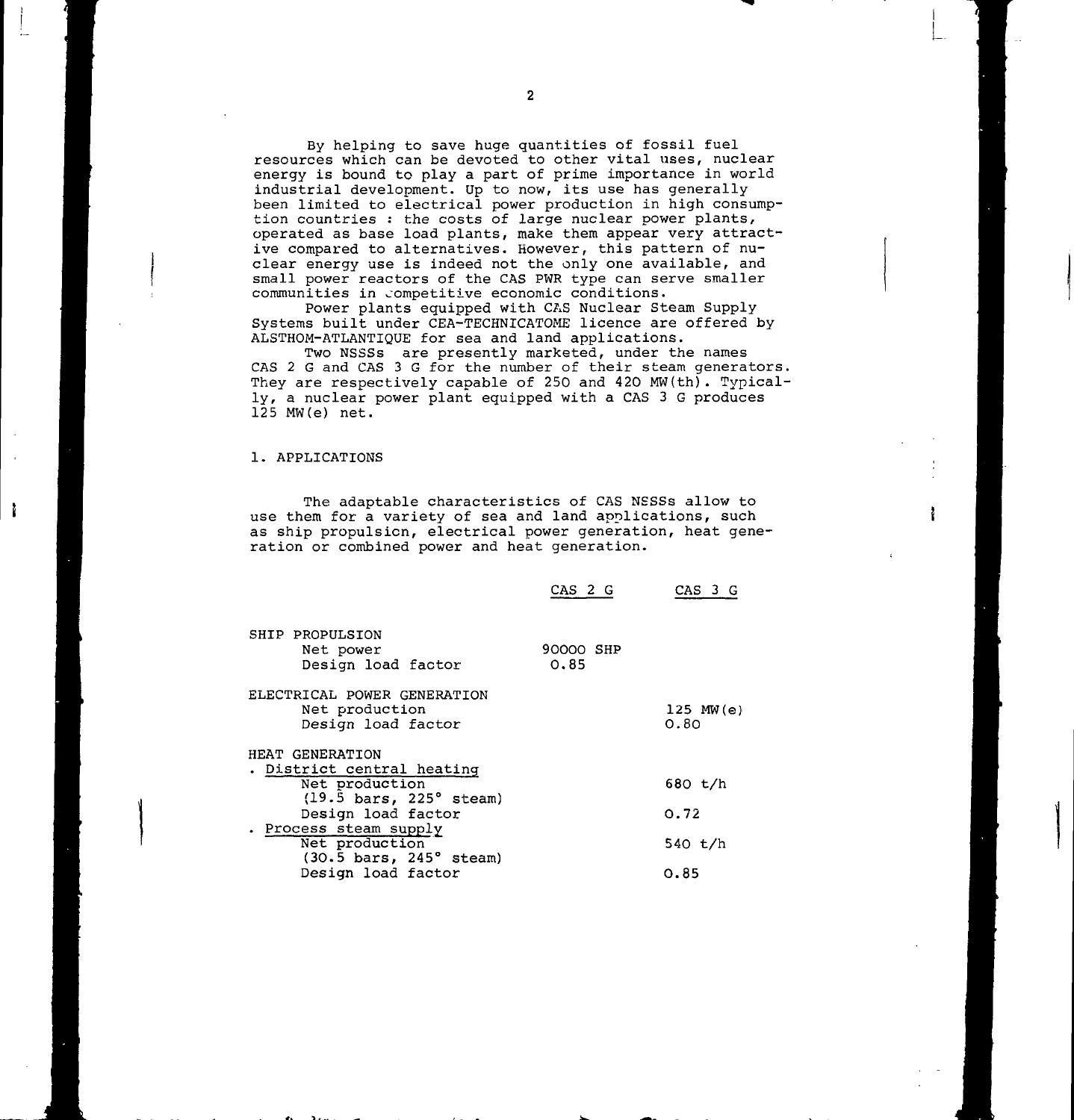| COMBINED POWER AND HEAT GENERATION<br>. Desalination of sea-water<br>with heat supplied by : |                                          |
|----------------------------------------------------------------------------------------------|------------------------------------------|
| 1. Steam bled from HP turbine<br>exhaust<br>Net production<br>Design load factor             | $106$ MW $(e)$ and<br>22000 m3/d<br>0.85 |
| 2. Back pressure turbine<br>exhaust steam<br>Net production<br>Design load factor            | 50 MW (e) and<br>150000 m3/d<br>0.85     |
| . Process steam supply<br>Net production<br>(10 bars, 190° steam)<br>Design load factor      | 44 MW(e) and<br>380 t/h<br>0.85          |

Among these applications, we shall consider in more detail electrical power generation, combined or not with fresh water production.

## 1.1. Electrical power generation

ì

A number of countries plan to commission power plants of medium size (under 300 MW(e) ) in the years 1981-1990. These are either countries with grids which do not require larger units for optimum performance or countries where remote regions cannot be conveniently connected to the main grid and where it is economical to provide local generation capacity.

Under these conditions, primary requirements for new generating units are that :

- they are easy to transport and install on site,
- they can operate flexibly and remain reliable under extreme load transients,
- they are safe and simple to operate and maintain.

The CAS reactors were developed along these general lines :

> their compact design makes it possible to perform a maximum amount of'préfabrication and testing in the workshop. The reactors can then bo shipped in one piece or installed on platforms for easy access to site and quick commissioning,

 $\mathbf{3}$ 

CAS 2 G CAS 3 G

ł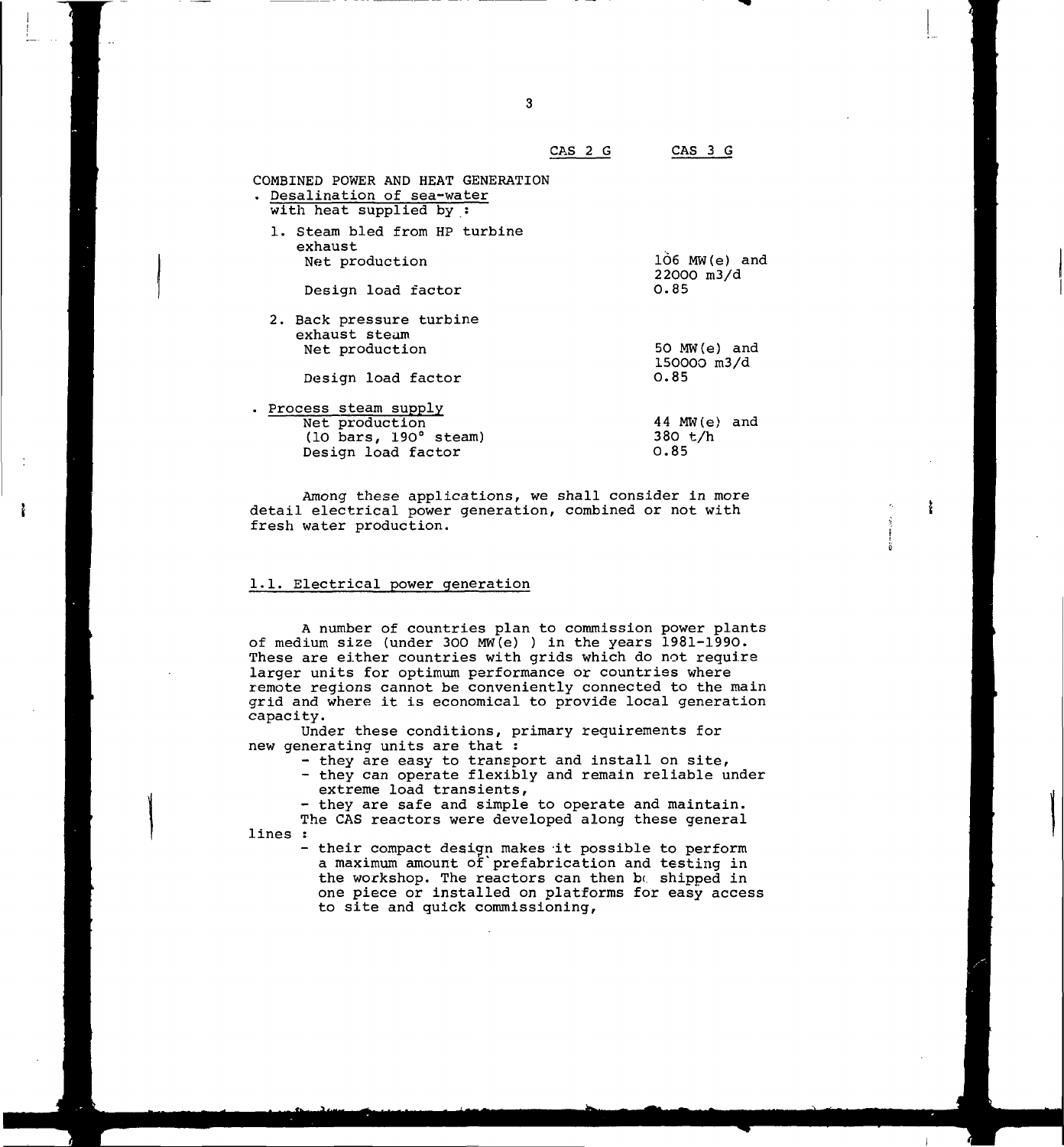- from their origin, the reactors have kept the ability to sustain fast load variations, as required for ship propulsion. This is made possible by the strength of their plate fuel and by the use of moving rods to control core reactivity ;
- they are safe and simple to operate and maintain, mainly because of their low primary coolant activity and radwaste production, which also leads to an outstanding availability.

## 1.2. Combined power and fresh water production

There is also a growing demand for fresh water (fig. 1), particularly in Middle East countries, which can be met in attractive economic conditions by combined plants which make the best use of reactor thermal energy, for low temperature energy is partly used for desalination whereas high temperature energy is used for power generation.

The two conventional plant designs which are currently available with CAS NSSSs allow to cover a wide production range with great flexibility.

## 1.3. Personnel training

In all their applications, CAS NSSSs are similar to large PWRs in many respects, and they can be used as representative training reactors by countries wishing to limit their investment plans before undertaking a wider nuclear program.

The variety of applications is matched by a variety of installations to suit each specific site. This point will be best illustrated by considering in more detail the features of platform installed power plants and of land based combined plants.

#### 2. PLATFORM INSTALLED POWER PLANTS

These power plants have the usual advantages of platform installed plants. They are entirely built in a shipyard before being towed to coastal sites, left afloat in their basin or landed. Hazards of building in remote places are thus eliminated and total building time is shorter.

Each platform (fig. 2) includes, from bow to stern :

- fore sea-water ballasts and fresh water fire tank, - a power generating plant with its condensation turbine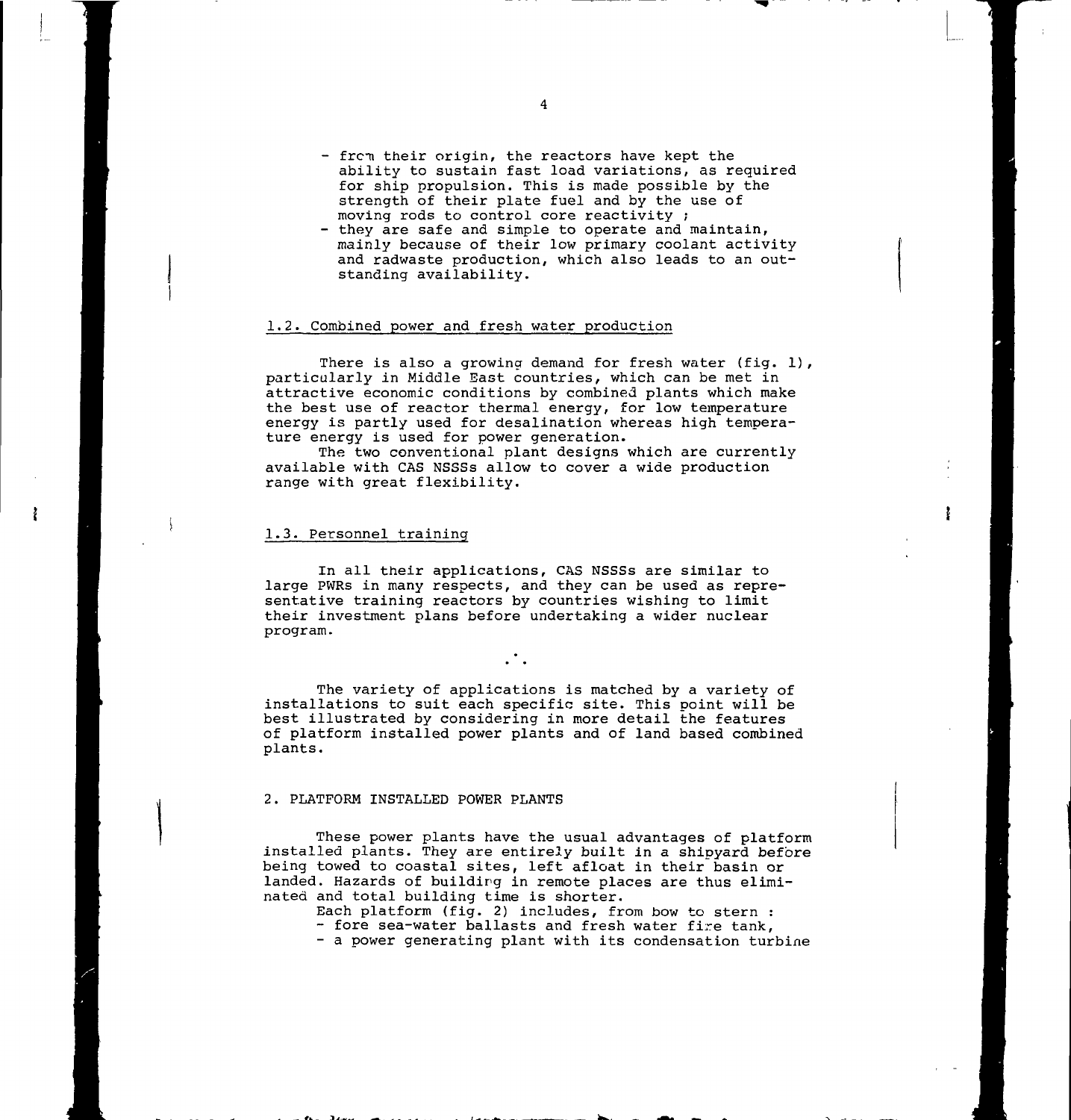and generator, condenser and feedwater plant.

- a nuclear island with its CAS 3 G PWR, auxiliary and safety systems, refuelling and radwaste processing equipment and shielding
- staff quarters
- aft sea-water ballasts and fresh water fire tank.

## 2.1. CAS 3 G Nuclear Steam Supply System

Saturated steam is produced in steam generators, by heat exchange across a tube bundle, inside which the primary water circulates. This water driven by pumps, is used both for transfer of energy from the core to the steam generators and as a moderator for the neutrons in the core.

### Reactor coolant system (table 1) & fig.3

The reactor coolant system consists mainly of the pressure vessel containing the reactor core and internal support structures, the steam generators, the primary pumps and the pressurizer.

The pressure vessel is made of low alloy  $Mn - Mo - Ni$ steel, internally clad with stainless steel.

The steam generators are attached to the reactor vessel by means of short flanged or welded nozzles. Their vertical U-tubes are made of Alloy 800. The secondary side is designed for high water circulation and steam separation is very effective.

The primary pumps, of the helicocentrifugal, canned, glandless type are secured by studs to the bottoms of the steam generator water boxes. Suction is through a central stainless steel duct and delivery is directed towards the annular passage to the reactor vessel. Each pump is powered through a motor alternator unit, the inertia of which is used to increase slow-down time, in case of electric power failure. If ail pumps were stopped, natural circulation in the reactor coolant system would be high enough to transfer core residual heat to the secondary cooling systems.

The pressurizer maintains primary pressure at a constant value and compensates for positive and negative variations of the primary water volume during reactor operation transients. It is a pressure vessel also made of low alloy Mn - Mo - Ni steel and equipped with electric heaters. A buffer tank is incorporated to minimize cyclic thermal stresses. The pressurizer is connected to the reactor coolant system by a small diameter pipe (< 90 mm).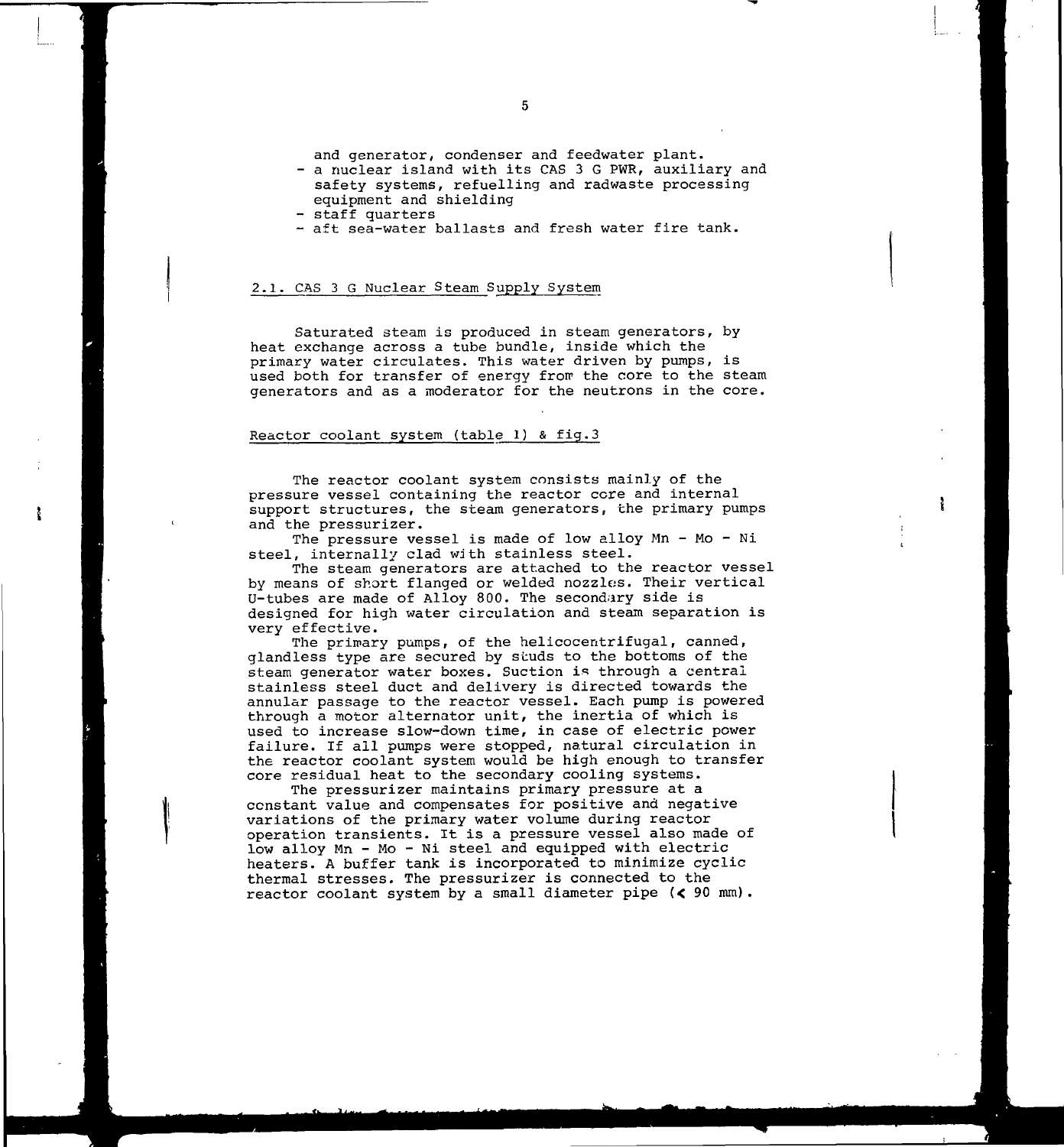### Reactor core and fuel assemblies (table 1) & fig. 4

The core, through which cooling water circulates from bottom to top, consists of rectangular fuel plate assemblies housed in pairs in square Zircalloy cans. Each fuel plate, made of Zircalloy, has a large number of chambers, each of which holds a thin rectangular uranium oxide platelet (approximate size 20 x 20 x 4 mm). Each chamber is sealed individually by a special welding process. Temperature at the hottest point of the uranium oxide is much lower than that of commonly used cylindrical pellet fuels.

The design of a low temperature and compartmented fuel is an essential feature of CAS NSSSs. It contributes greatly to their load following ability, safety and ease of maintenance, as explained further.

Nuclear fuel is supplied by an industrial subsidiary of CEA, COGEMA, whose activities cover the whole fuel cycle.

## Core reactivity control sysrem (table 1)

Reactivity control is ensured by :

- a soluble poison (boric acid in the reactor coolant)
- fixed burnable poisons
- cruciform control rods guided to move vertically in spaces between fuel cans.

Control rods are moved upward and downward by electromagnetic drive mechanisms of the screw-nut type mounted on sleeves running through the reactor vessel head.

## Containment (table 1 & fig. 3)

The containment is a pressure resistant and leakproof steel vessel, cylindrical with hemispherical ends, which ensures radio-active product retention in the event of a coolant accident. It houses the reactor **coolant system, its shielding and support structures, the fuel unloading and handling equipment and several auxiliary fluid systems. But** the **compact design of CAS systems makes it possible to limit the containment size, for a design pressure of less than 10 bars.**

## Auxiliary fluid systems

As on all pressurized water reactors, the main auxiliary fluid systems assure :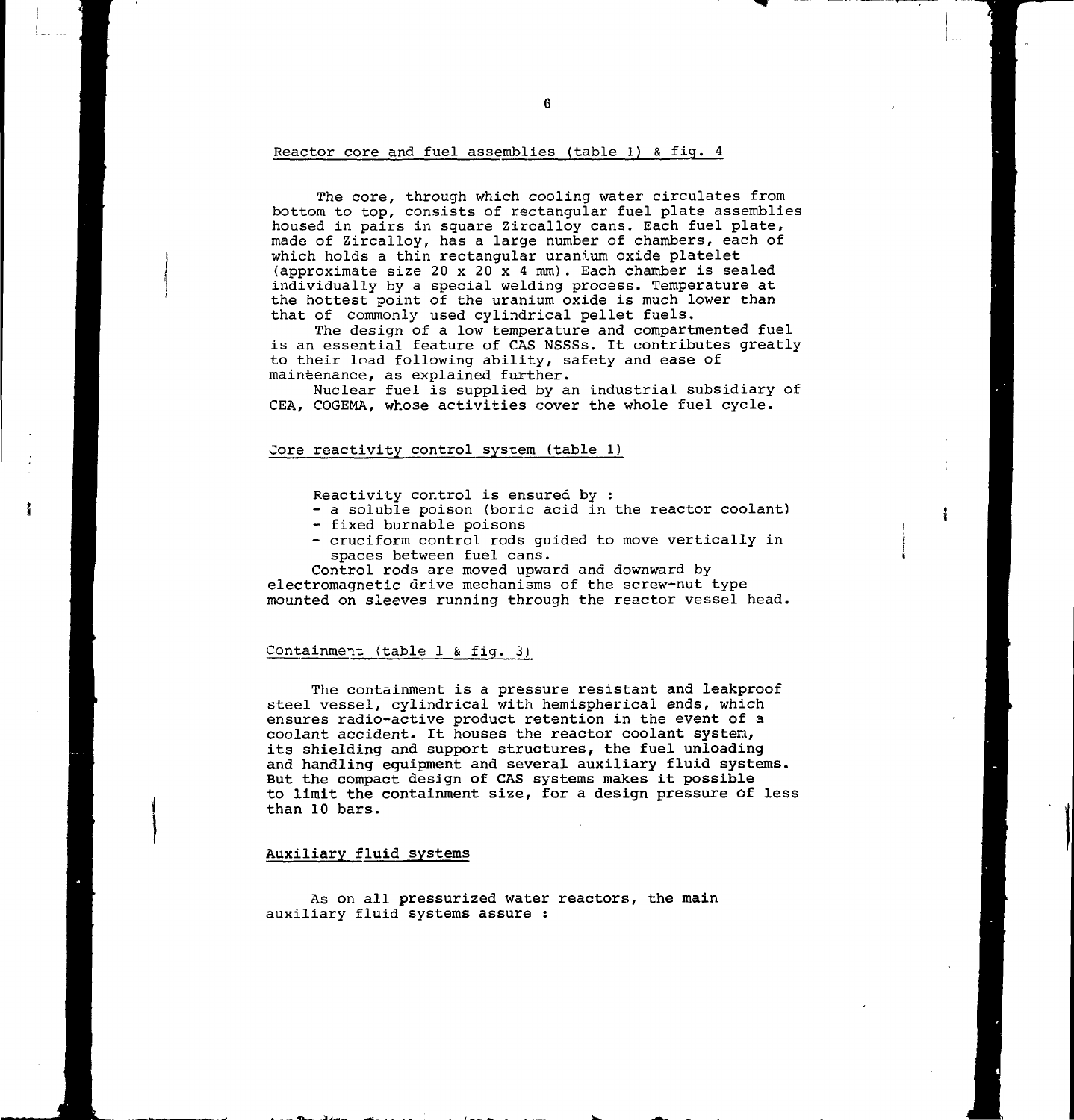- In operation :
	- . nuclear steam supply and return of feedwater to steam generators
	- . primary coolant purification, chemical and volumetric control
	- . intermediate and raw water cooling of operating auxiliaries.
- During shutdown :
	- . residual heat removal
- . fuel pools cooling.
- In case of accident :
	- . emergency core cooling
	- . containment isolation and spraying
	- . emergency core poising
	- . intermediate and raw water cooling of operating auxiliaries.

ł

However, the compactness of the CAS NSSS and the characteristics of its fuel allowed to design comparatively simple auxiliaries.

Radwaste processing, fire protection and ventilation systems are also provided.

## Instrumentation and control

Instrumentation and control are designed so that process and safety equipment are separate. Whereas process equipment is, to some extent, tailored to suit each particular application, safety equipment, which ir the same for all CAS reactors features mainly fixed logics and does not involve any computer.

The plant is normally operated from its main control room ; but an emergency control room is provided to stop the plant safely in case of unavailability of the main control room.

## 2.2. Power generating plant

The power generating plant operates on a conventional reheat condensation cycle with several feedwater heating stages (fig.5).

The turbine, through which the saturated steam is expanded, consists of a HP cylinder and a LP cylinder with an intermediate dryer-reheater. The exhaust steam is discharged in a condenser. The feedwater system receives the condensate which is deaerated and heated before being returned to the steam generators by the feedwater pumps.

 $\overline{7}$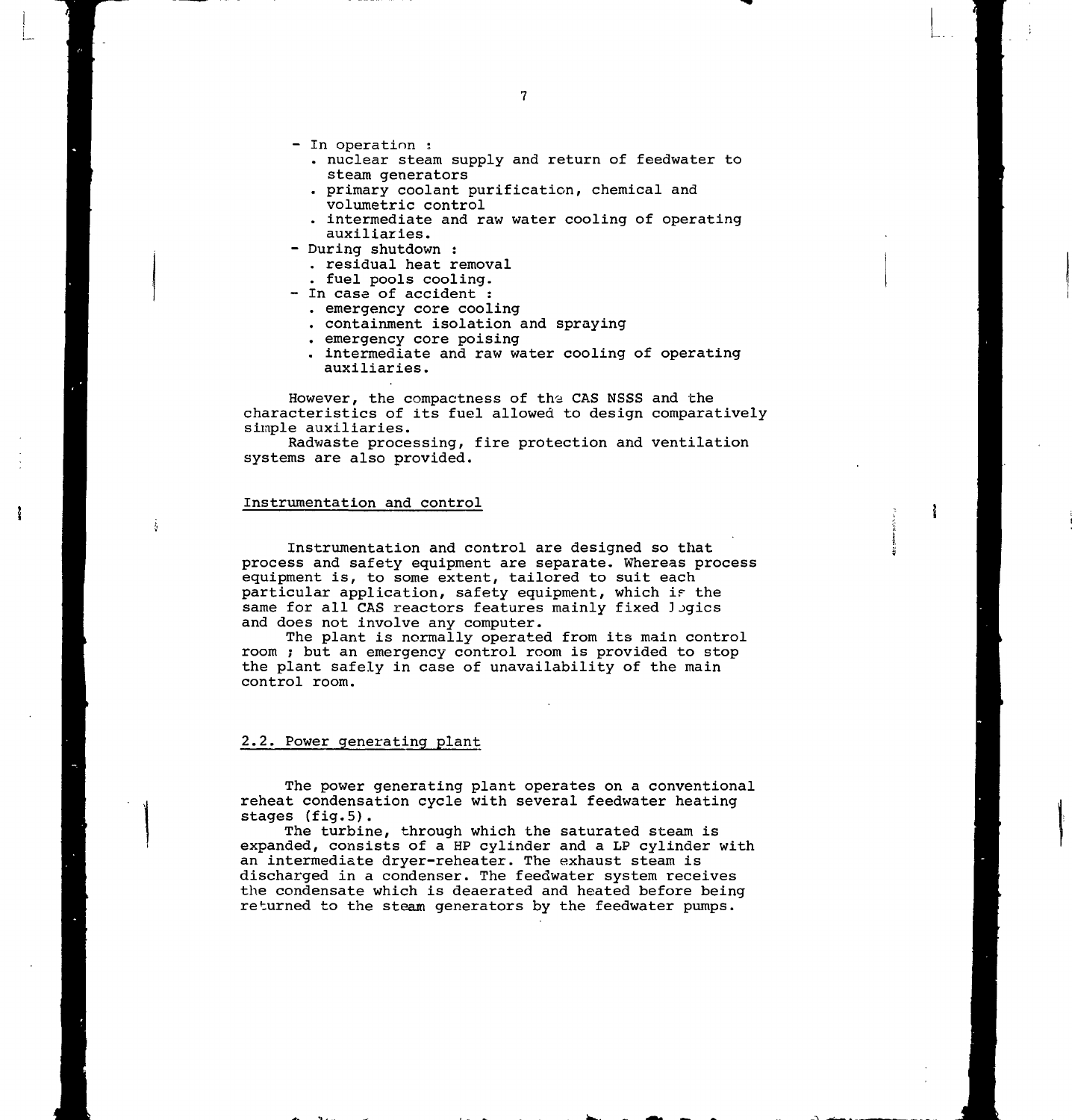The generator is hydrogen cooled. Power is delivered to the grid through the main transformer, and, during normal operation, an auxiliary transformer supplies all electrical auxiliaries in the plant.

## 2.3. Platform

ł

The main dimensions are approximately as follows :

- $\frac{125 \text{ m}}{25 \text{ m}}$  breadth ......... 40 m
- $-$  breadth ......... 40 m<br> $-$  depth .......... 10 m
- depth ........... 10 m<br>- draught ......... 5 m
- $-$  draught  $... \dots$ - displacement .... 25.000 t
- the bow and stern shapes of the platform are determined by a basin model test, in order to obtain a reduced resistance and a satisfactory directional stability during the towage to the site.
- The structures are built in welded steel, quality A41/50 and comply with shipbuilding standards.
- For protection against collisions, the platform has a double bottom of about 2.5m on the whole length and a double hull over the whole lateral area of about 2.5 m.
- Transverse watertight bulkheads are arranged on the length to provide safe buoyancy in case of damage.
- The protection of the metallic structures is obtained as follows :
	- . extra thickness compared to that strictly required by the strength ;
	- . epoxy resin coatings ;
- . cathodic protection by imposed current.
- If needed, the maintenance of the water-line zone can be realized afloat by trimming the platforms with the ballasting system.

#### 2.4. Site preparation

The setting of the platform must be studied for each particular case in order to obtain adequate protection.

In the case of a floating platform, adequate protection can be obtained, either by creating an artificial site, off-shore or coastal, or by using a natural site, coastal or fluvial, which is work-saving.

As an example the following design basis can be retained for an artificial site :

- the platforms are protected by a breakwater reducing the motion of the sea and avoiding the collision by ships liable to come around ;
- this breakwater allows the access of service ships ;
- the water depth at platform location can be as low as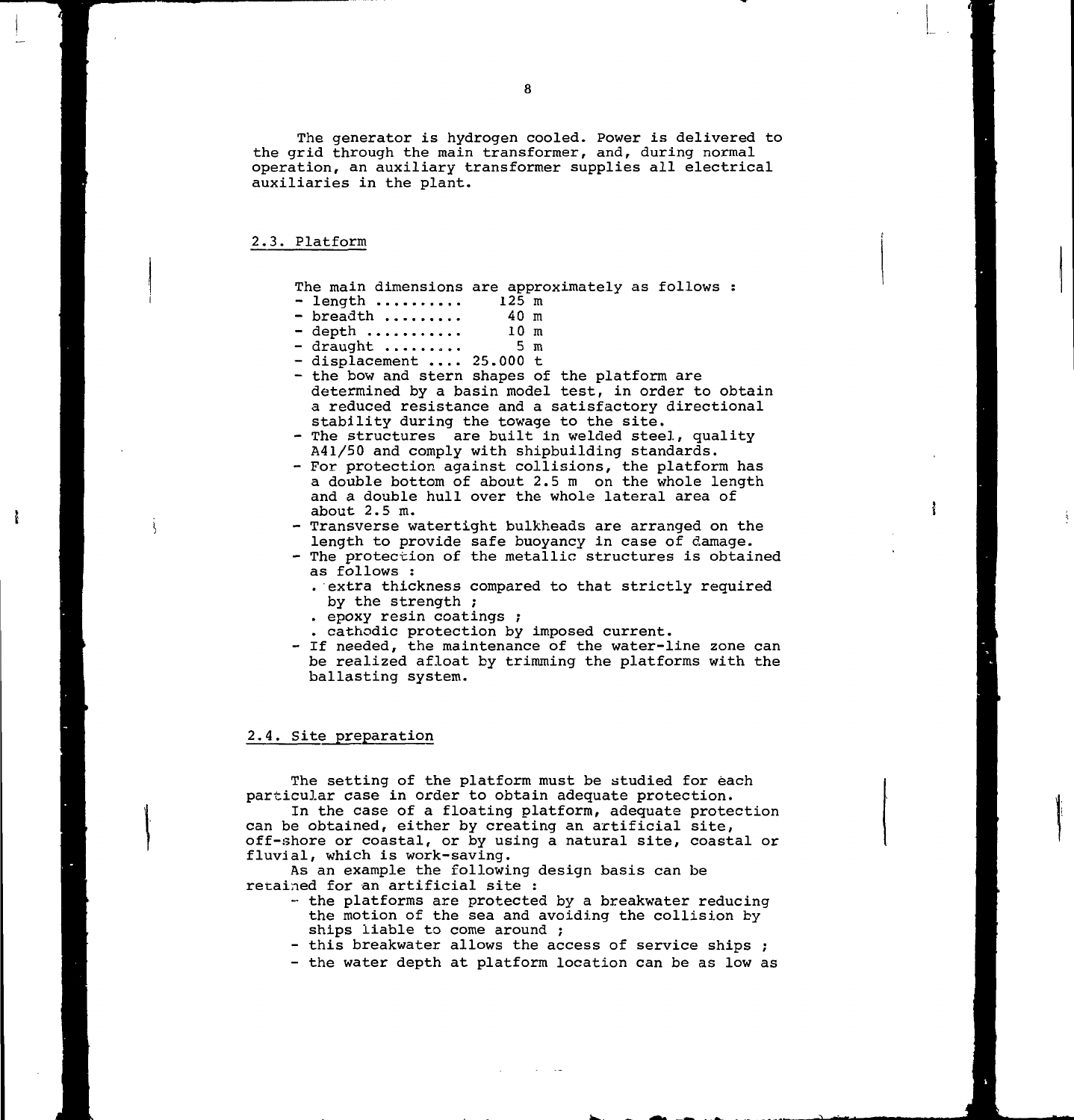10 or 15 m at low tide ;

- the suction of cooling water is inside the breakwater, the discharge outside, in order to avoid the recycling or reheated water and to secure a fast thermic dilution.

If the platform is to be landed, her berth must be excavated and slabs must be prepared v^ u which she will bear.

## 3. LAND BASED COMBINED PLANTS

. \_ \*v Ï ,.- —

. CAS NSSSs can be installed on land while keeping most of the advantages resulting from the high amount of prefabrication. Por, site access conditions permitting, the containment vessel and its content can be shipped in one piece and introduced into place, once the civil works have been completed, through an open side left in the reactor building. Civil works do not present any specific difficulty.

. To combine fresh water and power production, two conventional plant designs are available. In the two cases, CAS NSSS equipment remains unchanged.

The desalination technology is also the same : low pressure steam is used to heat brine which subsequently flashes when passing through multistage evaporators. The required sea-water flow is minimized by recycling the brine. Heat is removed by cold water circulation in the last stages of the evaporators.

f.

The desalting plants are supplied by SIDEM, a specialized subsidiary of Compagnie Electro-Mécanique and Saint-Gobain, Pont-à-Mousson, which supplied many plants to various countries in the last ten years.

When the demand for water is marginal (say, 22000 m3/ day, which is already a high figure on the desalination market), a bleeding point at the HP turbine exhaust supplies a LP steam generator which, in turn, is connected to the brine heaters (fig. 6). An intermediate heating system is thus provided, which ensures complete separation of the NSSS steam-water system from the desalting plant.

The heat rate is about 60 kcal/kg of product water. Maximum brine temperature is 91°C. The 22000 m3/day production is assured by two evaporator units. The recirculating brine flow rate is 5270 t/h and the total cold sea-water flow rate is 4050 t/min in each unit.

With the two desalting units operating, a gross power output of 117 MW(e) can be produced with a conventional turbine generator such as described previously, for a cooling water temperature of 28°C. Net power output can actually be varied with great flexibility between 45 and 106 MW(e).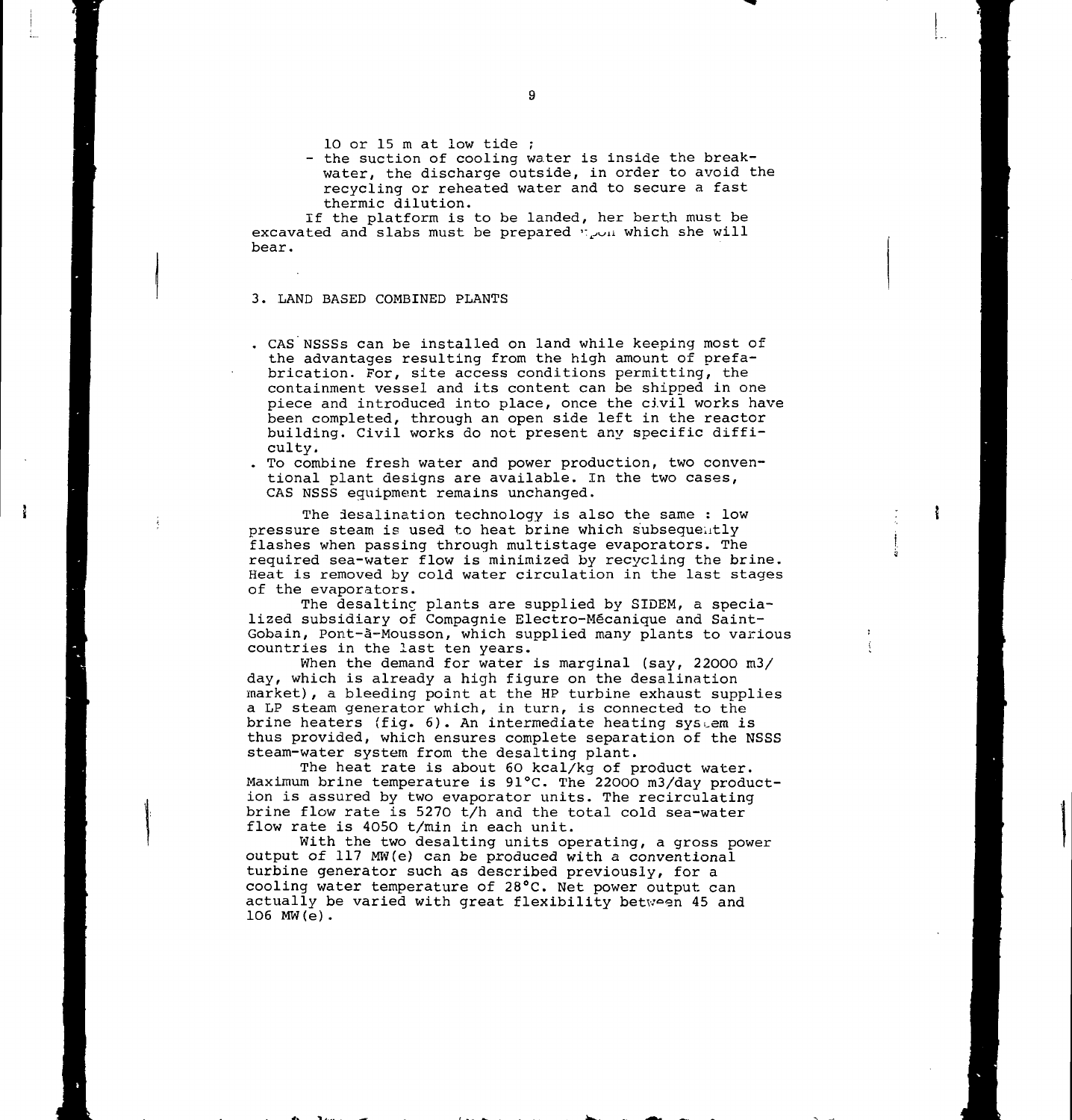The same plant arrangement can be used with minor alterations of the turbine to extend water production up to 50000 m3/day leaving a power production of 95 MW(e) gross.

Brine temperature is limited to avoid scaling in the evaporators. Low steam pressure at around 3 bars abs. is therefore sufficient for brine heating. When water production is comparatively low, it is practical to use 6 bars stean bled from the HP turbine exhaust for brine heating. But, larger productions of, say, 128000 m3/day impose a new arrangement for the conventional plant. A back-pressure turbine operating at the right pressure for brine heating (about 3 bars abs.) is then provided.

The nuclear steam is expanded through the turbine and exhaust steam is condensed in the heaters of an intermediate pressurized water system which transfers heat to the brine. As also shown by fig. 7, a turbine by-pass system allows to keep the desalting plant fully operating when the turbogenerator is shut down.

And, an auxiliary condenser is used as a dump for start up and for transient operating conditions.

The fresh water output is produced in five desalting units. Heat rate is about 50 kcal/kg of product water. Fresh water can be produced flexibly, for each unit can be operated between about 70 % and 100 % of its rated capacity.

A wide range of water to power production ratios can therefore be covered with the two designs to suit a variety of needs. But the economical advantages of CAS NSSSs remain the same.

#### 4. ECONOMICAL ADVANTAGES

- Shorter delivery times mean less interests during construction and reduced escalation costs. They also mean that power and heat generation will start sooner, yielding revenues sooner.
- . Prefabrication work in the shop costs less than the same construction work on the site.
- . Financing is comparatively easier for CAS NSSSs, due to the high amount of prefabrication in France and to the smaller size of the plants.

These facts combine to assure the competitiveness of nuclear projects, in terms of cost of produced energy. Cost analysis which lead to this conclusion have been performed in several practical cases, taking into account various local conditions and production patterns.

Also, the medium size of CAS nuclear plants appears to be well adapted to the needs of many communities for which the purchase of larger plants would result in over investment.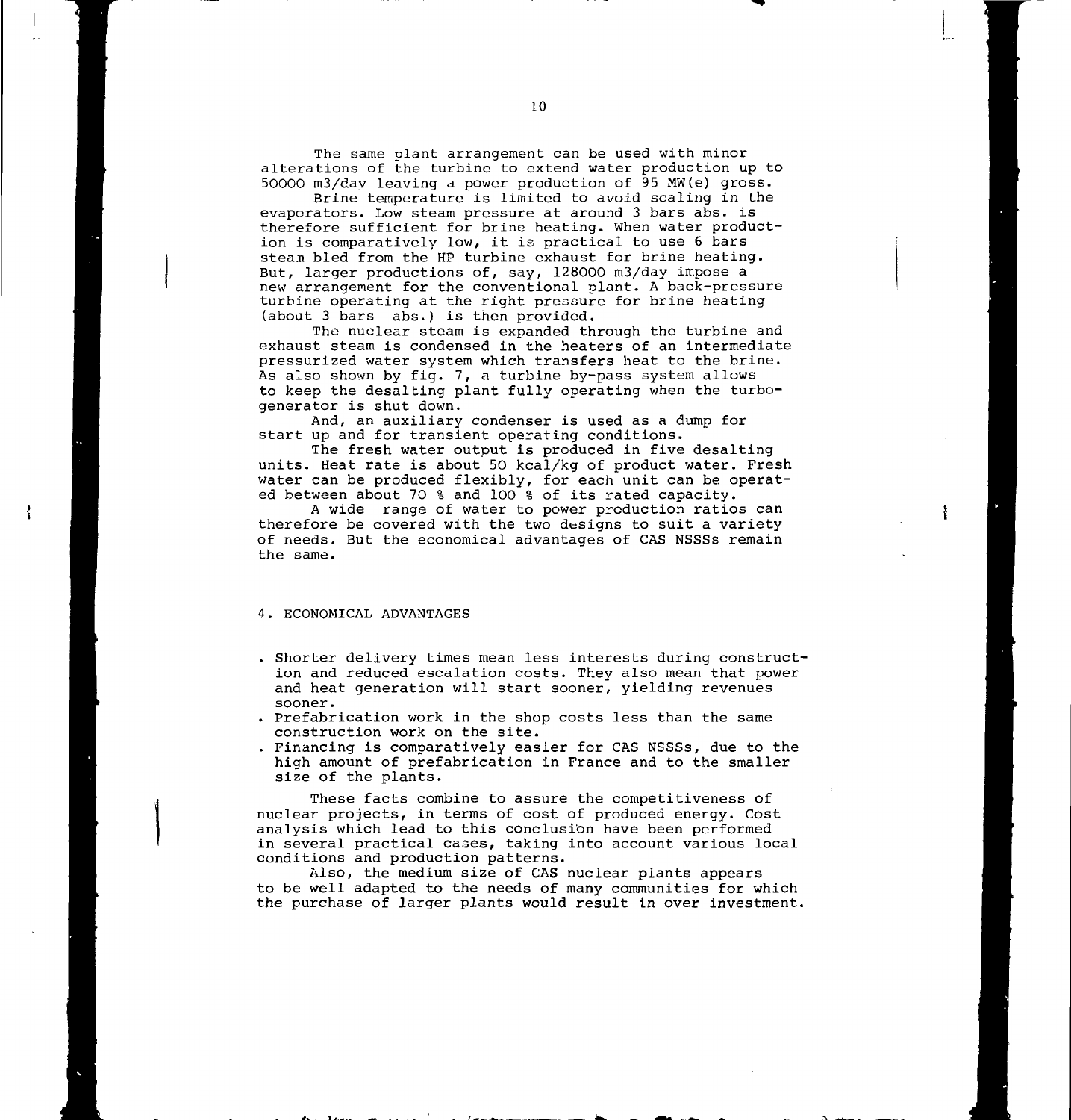| TABLE I - MAIN CHARACTERISTICS OF CAS 3 G                     |                       |                      |
|---------------------------------------------------------------|-----------------------|----------------------|
| PLANT                                                         |                       |                      |
| Nominal thermal power (Wn)                                    | 420 -                 | MW(th)               |
| Number of steam generators                                    | 3                     |                      |
| Steam pressure at generator outlet                            | 47.4                  | bar                  |
| Steam temperature (at Wn)                                     | 261                   | $^{\circ}$ C         |
| Steam flow (at Wn)                                            | 747                   | t/h                  |
| Feedwater temperature (at Wn)                                 | 180                   | $^{\circ}$ C         |
| Primary operating pressure                                    | 140<br>270 <b>127</b> | bar.<br>$^{\circ}$ C |
| Core inlet temperature (average at Wn)                        | 299.5                 | $^{\circ}$ C         |
| Core outlet temperature (average at Wn)<br>Total coolant flow | 2700                  | kg/s                 |
| Average power density per core liter                          |                       |                      |
|                                                               | 69.9                  | kW/1                 |
| (at Wn)<br>Primary design pressure                            | 160                   | bar                  |
| Primary design temperature                                    | 320 L                 | $^{\circ}$ C         |
| Secondary design pressure                                     | 78                    | bar                  |
| Secondary design temperature                                  | 295                   | $^{\circ}$ C         |
|                                                               |                       |                      |
| FUEL<br>Refuelling cycle                                      | $1/3$ every year      |                      |
| Uranium mass                                                  | 12.96t                |                      |
| Average reload burn up (at equilibrium)                       | 30000                 | MWD/t                |
| Average enrichment (of reloads at                             |                       |                      |
| equilibrium)                                                  | 3.9                   | 움                    |
| Number of fuel assemblies                                     | 144                   |                      |
| Assembly weight                                               | 142                   | kg                   |
| Assembly height                                               | 2                     | m                    |
| Active height                                                 | $1.80$ m              |                      |
| Number of fuel plates per assembly                            | 17                    |                      |
| Lattice pitch                                                 | 215                   | mm                   |
| Core equivalent diameter                                      | $2.02 \text{ m}$      |                      |
|                                                               |                       |                      |
| REACTIVITY CONTROL<br>Number of mechanisms                    | 32                    |                      |
| Drop time                                                     | 1.5                   | s                    |
| Control rod active height                                     | 1.80 m                |                      |
|                                                               |                       |                      |
| CONTAINMENT<br>Containment diameter                           | 16                    | m                    |
| Containment height                                            | 22.5                  | m                    |
| eight                                                         | 3000                  | t                    |
|                                                               |                       |                      |
|                                                               |                       |                      |
|                                                               |                       |                      |

 $\mathbb{R}^2$ 

ł

ł

 $\frac{1}{2}$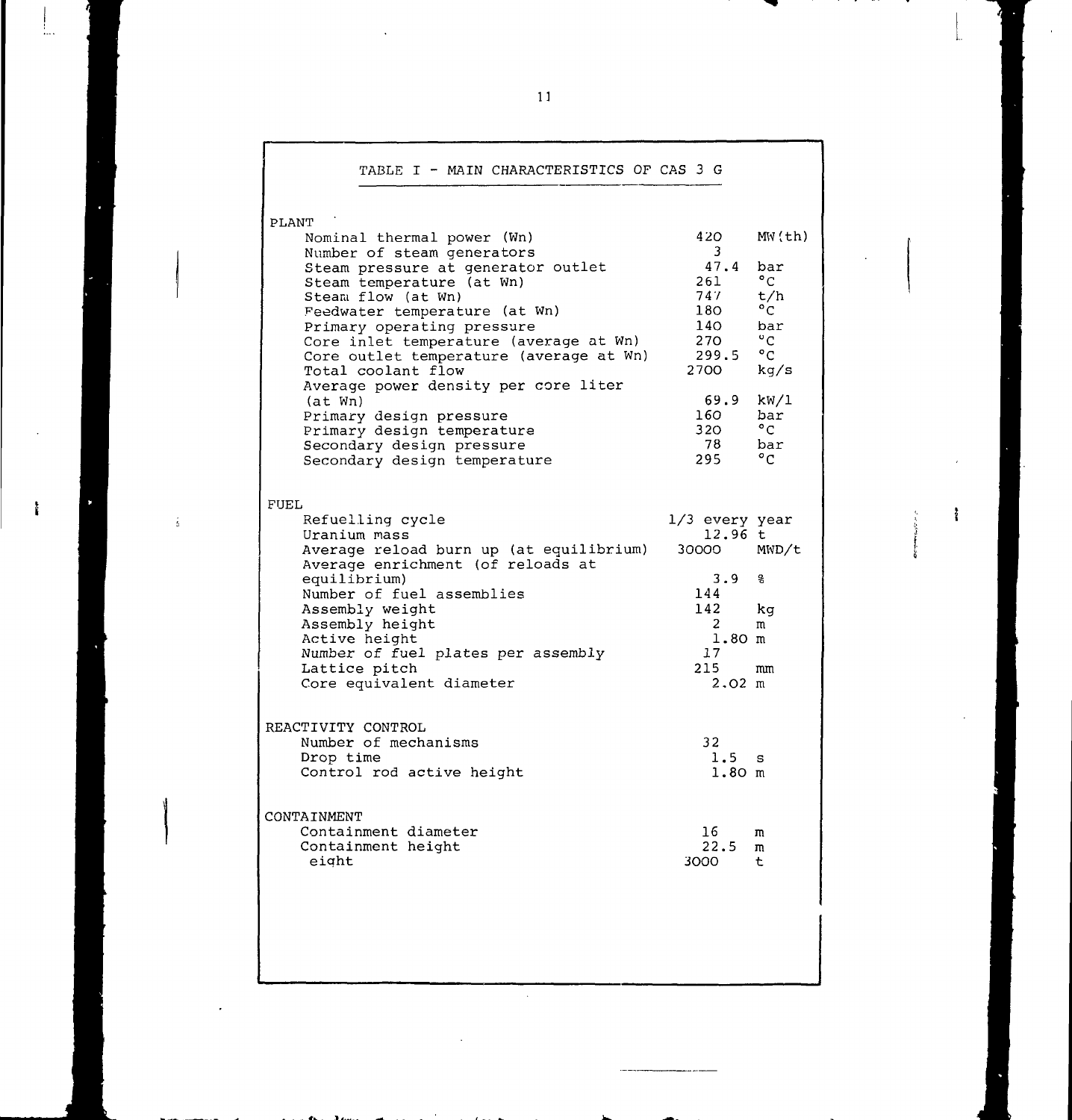# FIGURE LIST

| Fig. 1 | World demand for desalination<br>plants of unit capacity above 10000 m3/d |
|--------|---------------------------------------------------------------------------|
| Fig. 2 | Nuclear floating plant                                                    |
| Fig. 3 | Containment vessel                                                        |
| Fia. 4 | Core                                                                      |
| Fig. 5 | Power plant - Steam-water cycle                                           |
| Fig. 6 | Combined plant - Steam-water cyle 1                                       |
| Fig. 7 | Combined plant - Steam-water cycle 2                                      |

 $\ddot{\rm r}$ 

: % .j .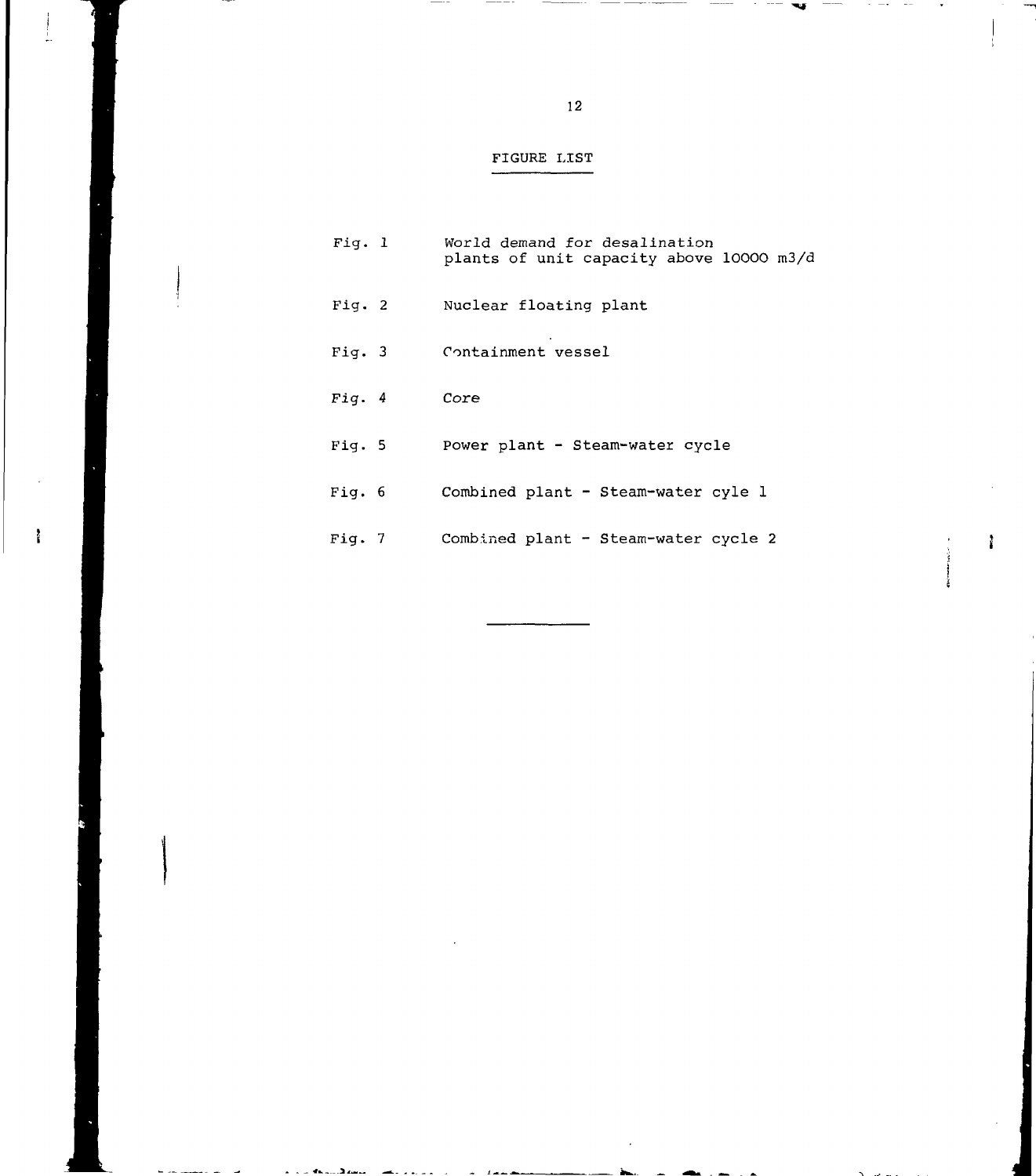

ووالولا المسارين

ÿ

 $\frac{3}{4}$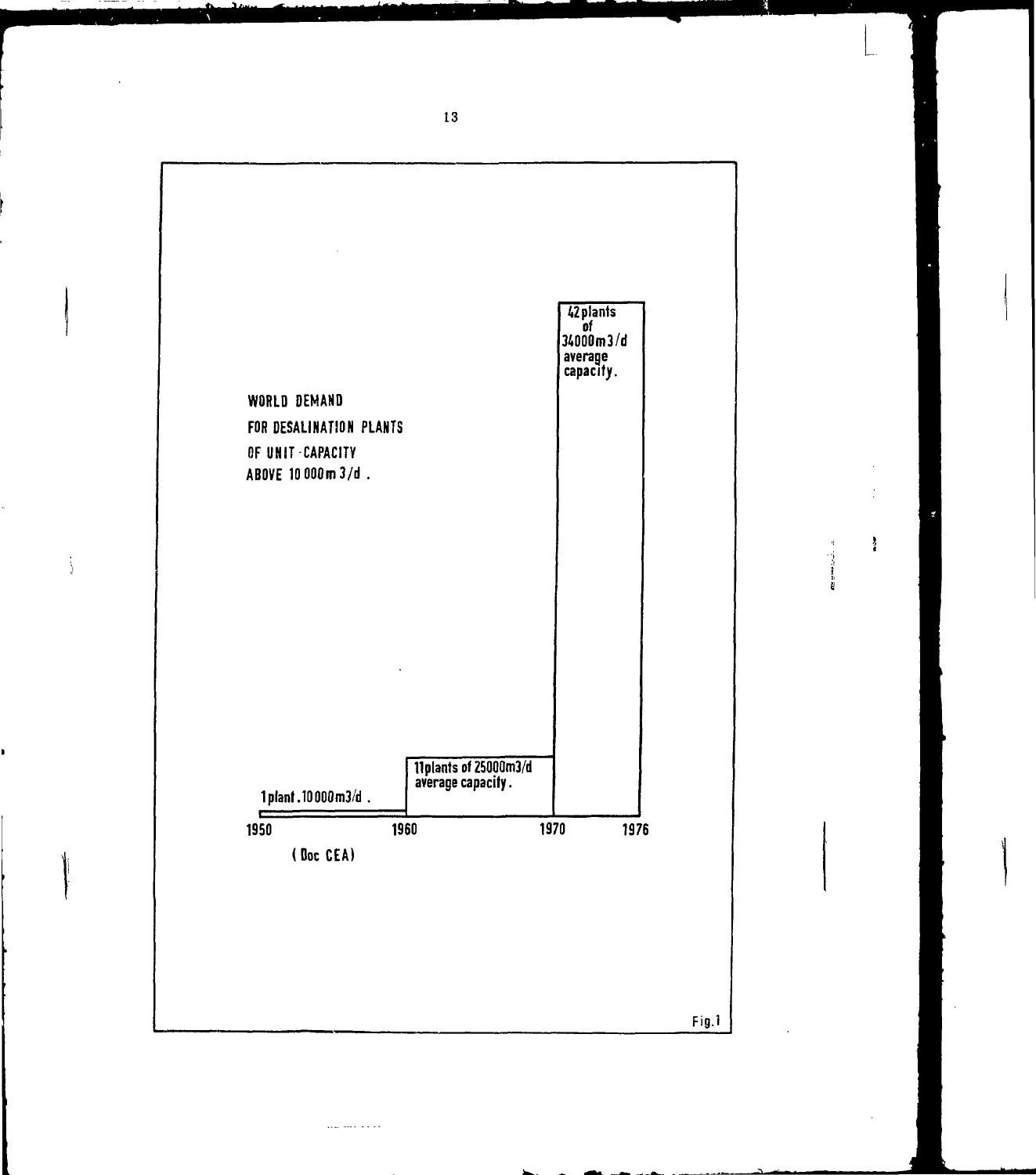

are greenwatch

 $14$ 

 $\mathbf{A}$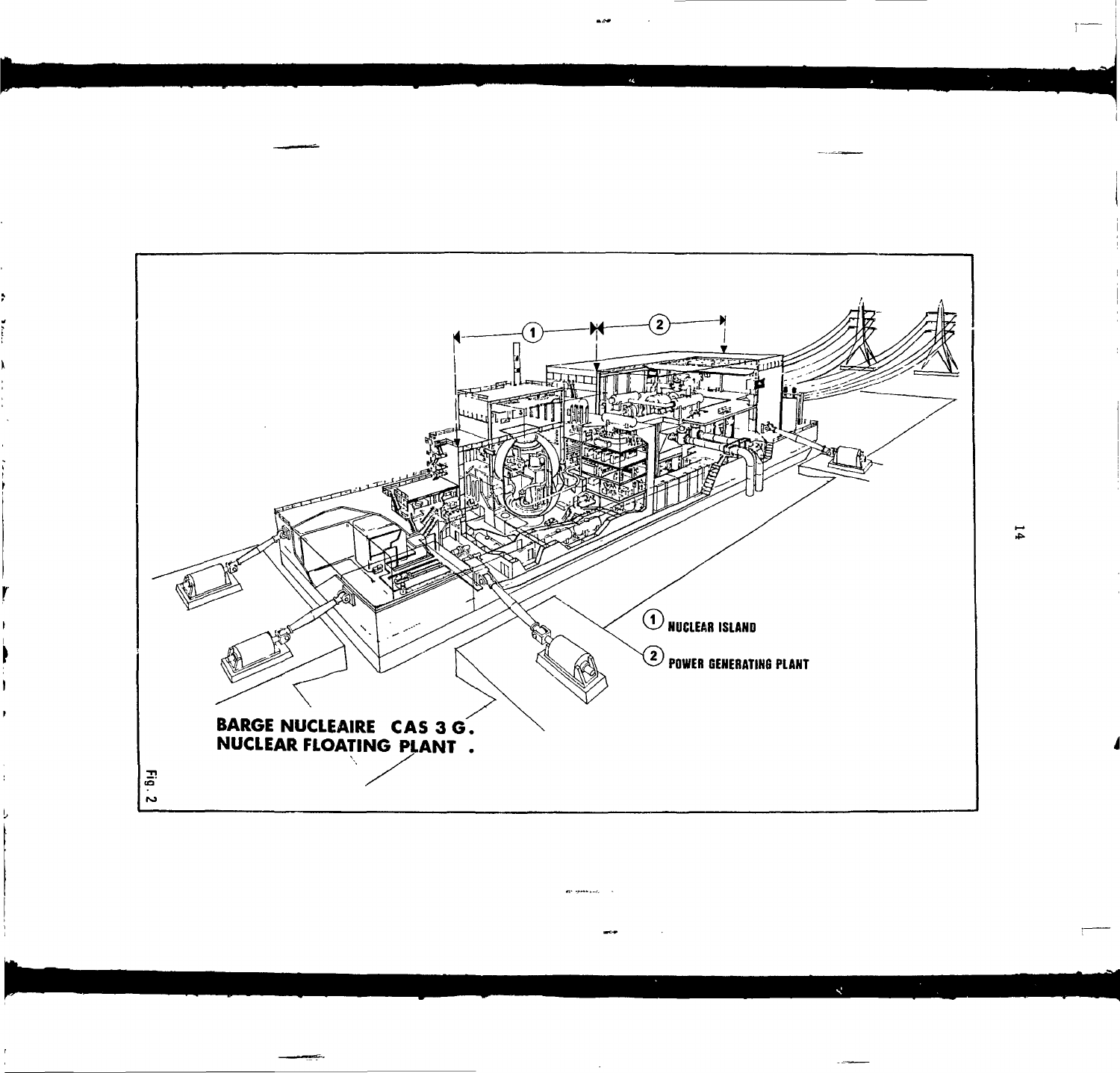

 $\ddot{\phantom{a}}$ 

 $\ddot{\rm r}$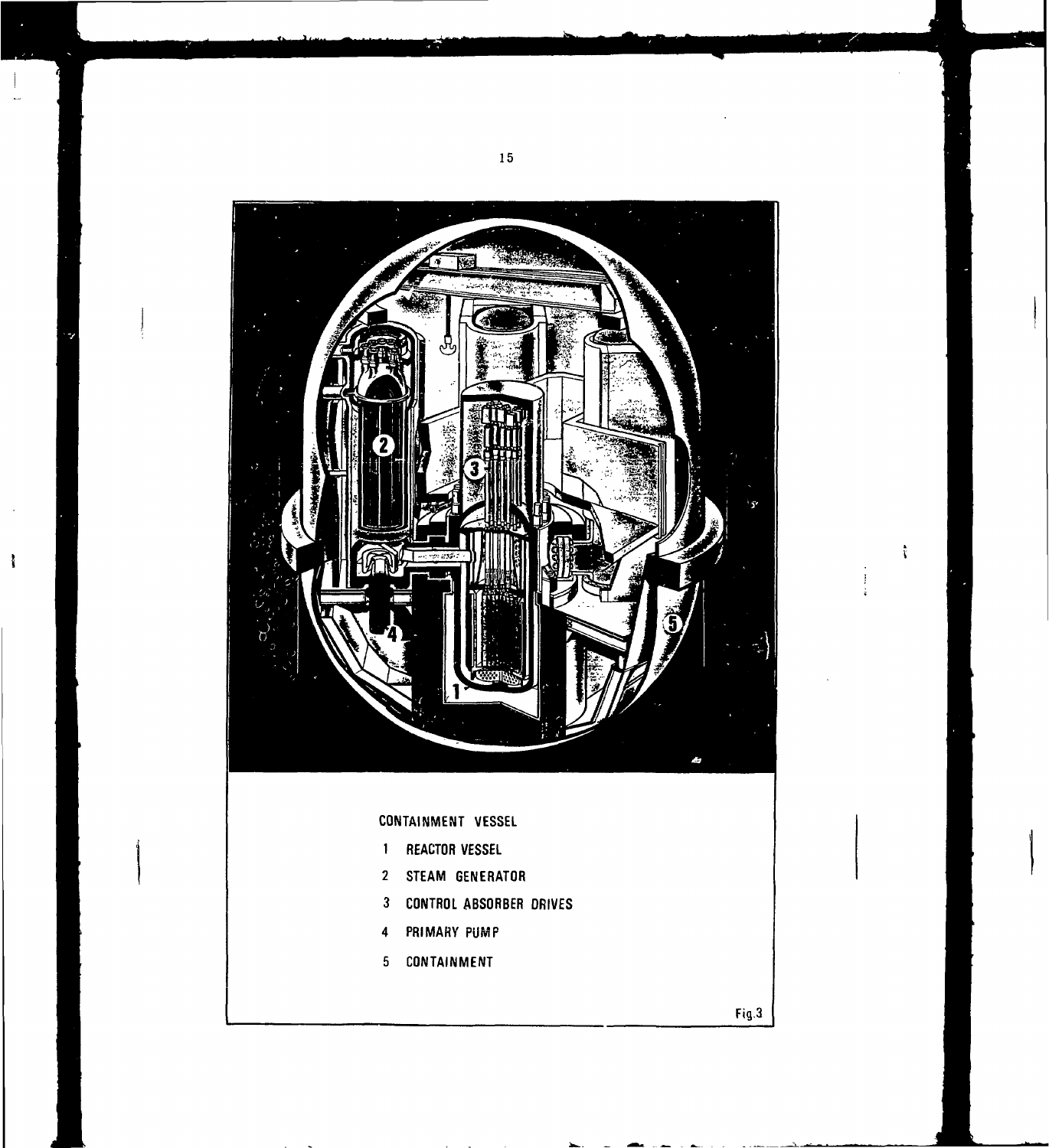

 $\ddot{i}$ 

 $\mathbf i$ 

 $\frac{1}{\frac{1}{\lambda}}$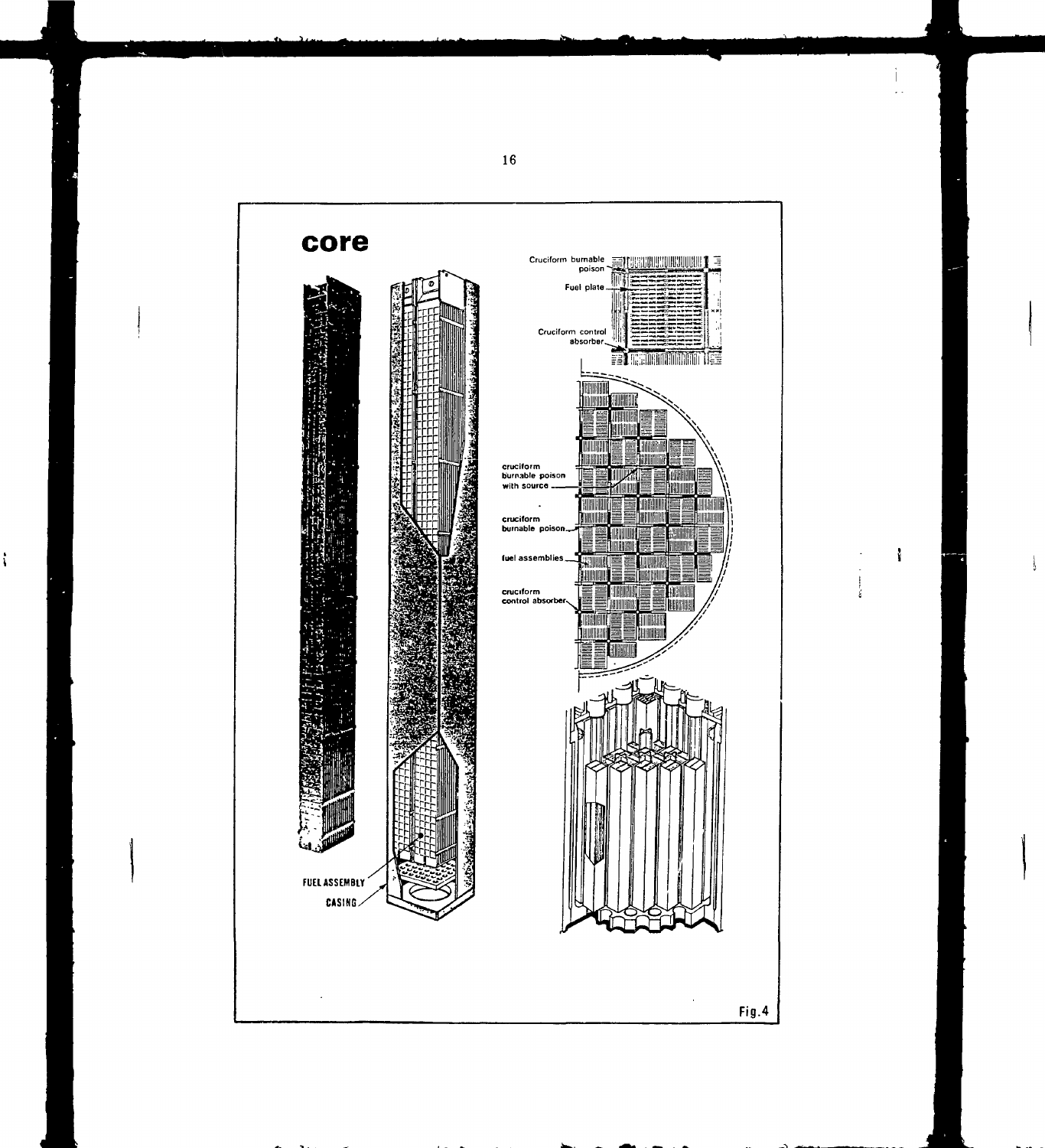

**Bronzenhout A. B.** 

 $\ddotsc$ 

 $\overline{\mathbf{L}}$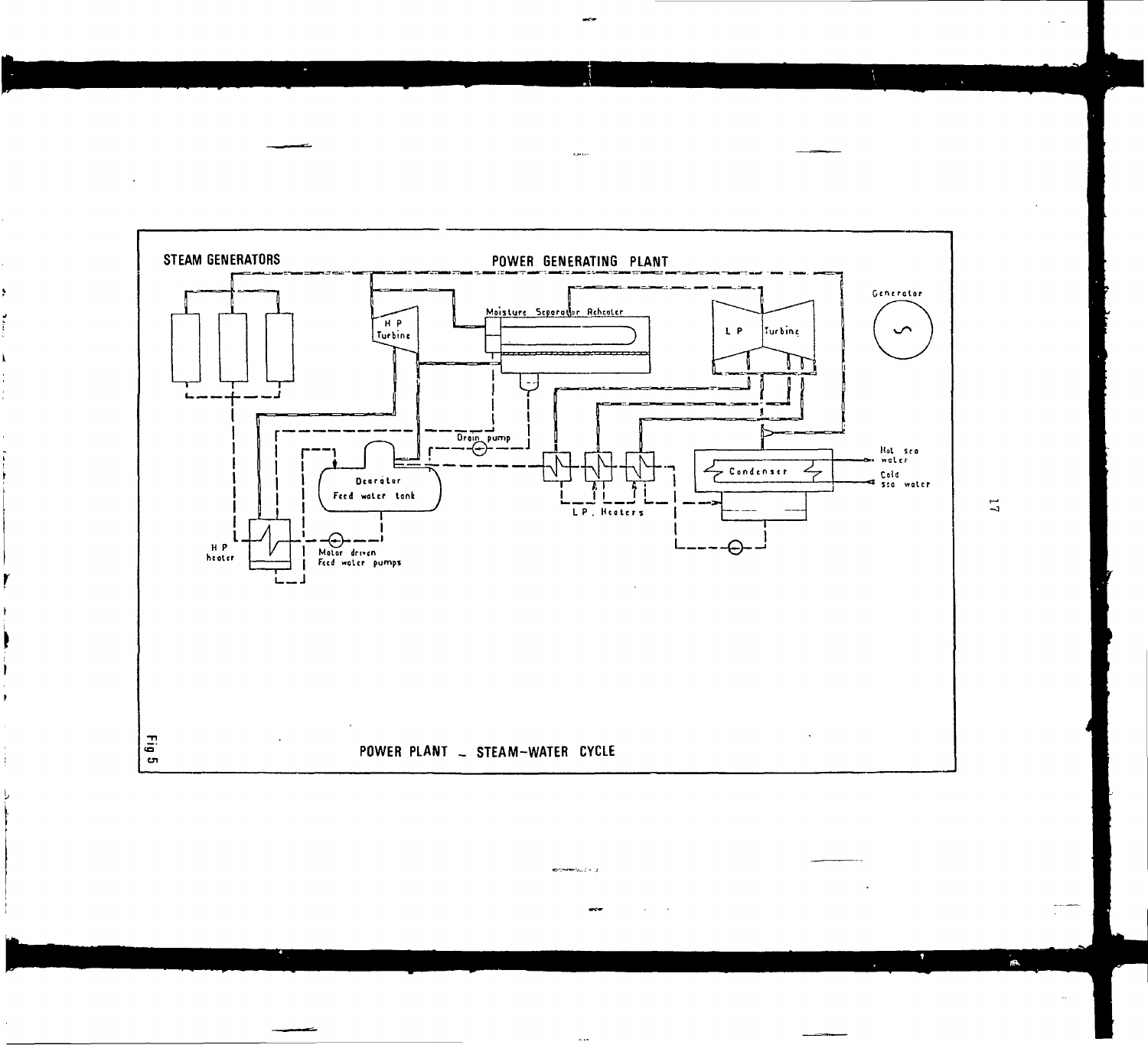

 $\ddotsc$ 

 $\overline{8}$ 

я.